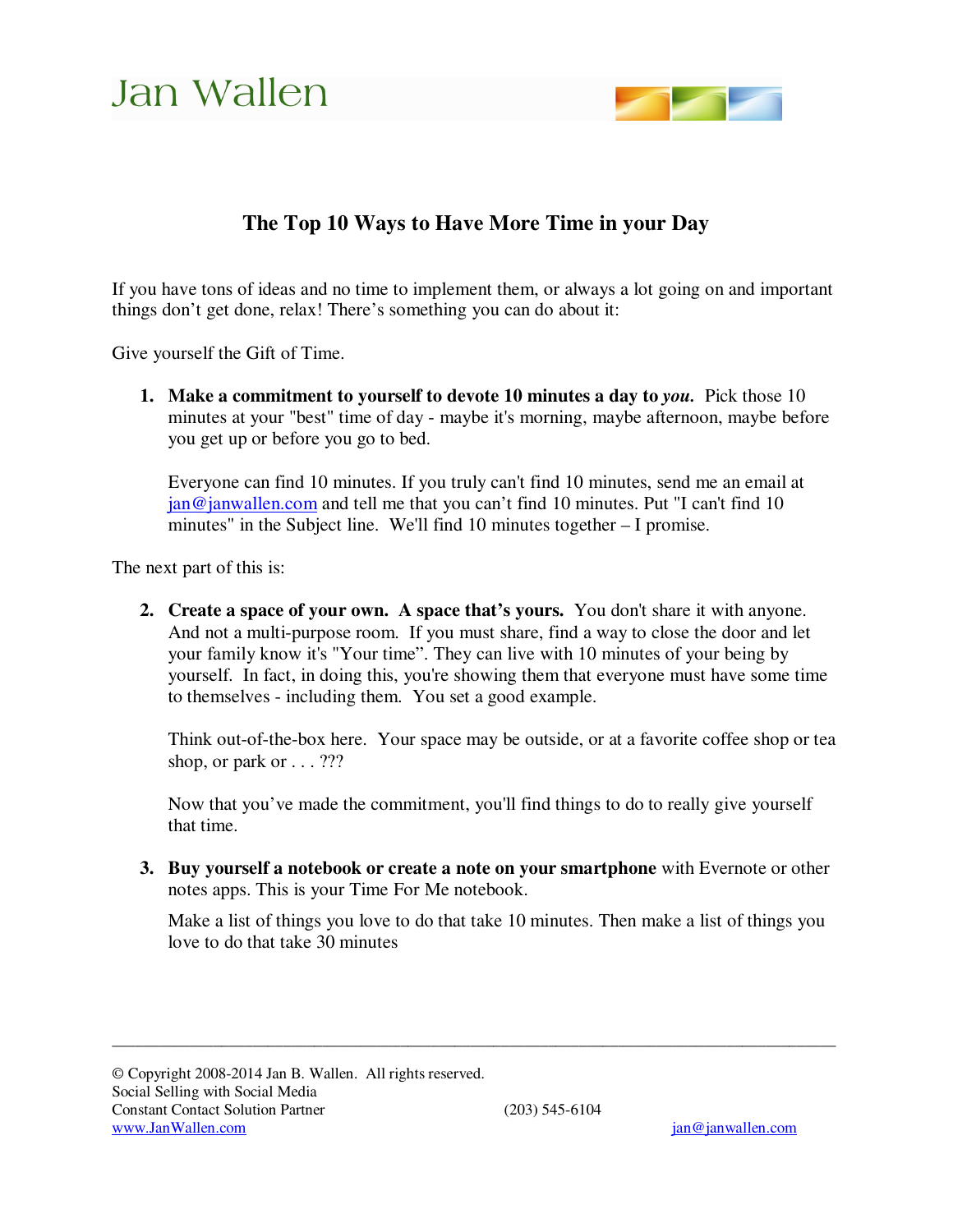

What can you do if you only have 10 minutes? List at least 10 things:

|                                                                                                                                                                                            | Or 30 minutes? |  |  |
|--------------------------------------------------------------------------------------------------------------------------------------------------------------------------------------------|----------------|--|--|
|                                                                                                                                                                                            |                |  |  |
|                                                                                                                                                                                            |                |  |  |
|                                                                                                                                                                                            |                |  |  |
|                                                                                                                                                                                            |                |  |  |
|                                                                                                                                                                                            |                |  |  |
| 4. If you had all the time in the world, what would you do? Write it down. Be very<br>specific here, and really think BIG. You're creating your Big Picture view of your life<br>and work. |                |  |  |
|                                                                                                                                                                                            |                |  |  |
|                                                                                                                                                                                            |                |  |  |
| 5. Keep your Big Picture Vision in mind. Take time to design your Big Picture Vision,<br>and review it regularly.                                                                          |                |  |  |
|                                                                                                                                                                                            |                |  |  |

 $(203)$  545-6104

 $\copyright$  Copyright 2008-2014 Jan B. Wallen. All rights reserved. Social Selling with Social Media **Constant Contact Solution Partner** www.JanWallen.com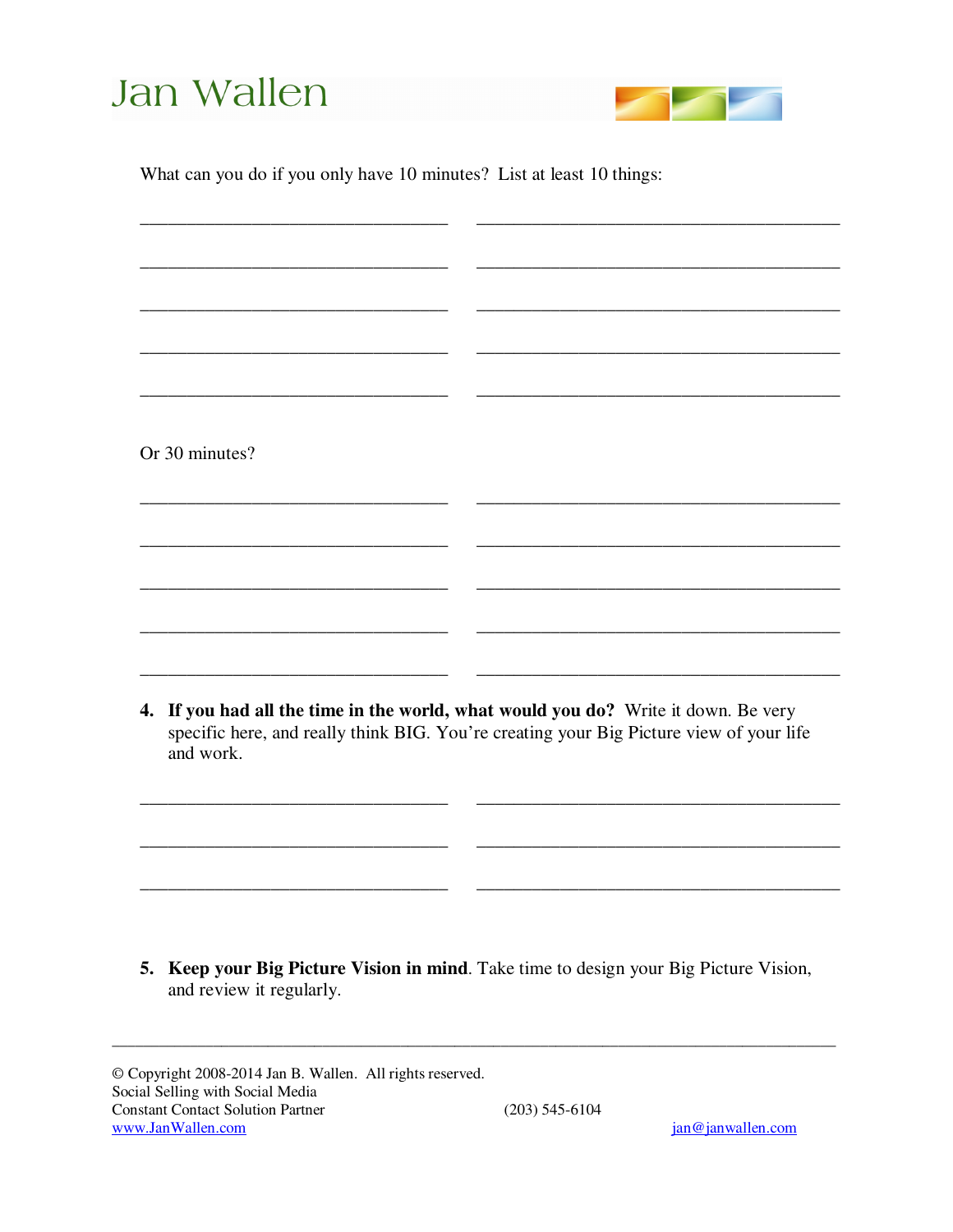

Doing this takes discipline. And the mental shift. Simply *do it!!!* 

#### **6. Cluster your Time by Category: Laser Focus Time, Flexible Time, Choice Time**

Cluster your time in blocks to get a certain type of thing done. Everything changed when I did this for myself.

Block out **Laser Focus Time**, and mark it on my calendar for 2 hours (I find I work best in blocks of 90 minutes. Your time for this may be different. If so, adjust how you set your time.) I don't answer the phone, don't check e-mail, don't make phone calls during this time. In fact, I play inspiring music by Mozart and Haydn because it's been proven that this music increases your concentration and creativity. You can get audios of music to fit the mood you want. I let my brain know that it's **Focus Time**.

There's always more to do. It seems you can't ever do enough, or you're never "finished" when our world moves so fast. I schedule **Flexible Time** for that - again, mark it in your calendar. And give these times the same priority as you do meetings with your clients. This is very important!

During **Flexible Time**, I have a folder of Action Items to be done, so I pick up the folder and get started. Knock one off at a time until the time is up.

I schedule **Choice Time** every week in addition to Laser Focus Time and Flexible Time. Choice Time is a block of time where you choose what to do in that time block. It could be time off to play, read a book, catch up on things you're behind on, spend time with family or friends, or to continue to write your book, do your job search or do client projects. The key is that it's **your** choice.

**7. Do** *not* **work all the time!!!** Find a way to put boundaries on your days. Leave work at work. Don't over-schedule yourself.

As salespeople and professionals who continually create and manage new approaches, presentations and solutions, we must have time to ourselves to re-charge and get refreshed. Otherwise we burn out, and cannot be at our best.

Schedule time off - and really take it off. No cell phone, no calendar, no laptop, no iPod unless it's for music, no checking email on your smartphone. It may be a quiet breakfast for yourself, or cup of coffee in the afternoon.

The only exceptions are to use your cell phone only in case of emergency. New ideas and insights come to you when you're away from the daily crush.

 $\overline{\phantom{a}}$  , and the contribution of the contribution of the contribution of the contribution of the contribution of the contribution of the contribution of the contribution of the contribution of the contribution of the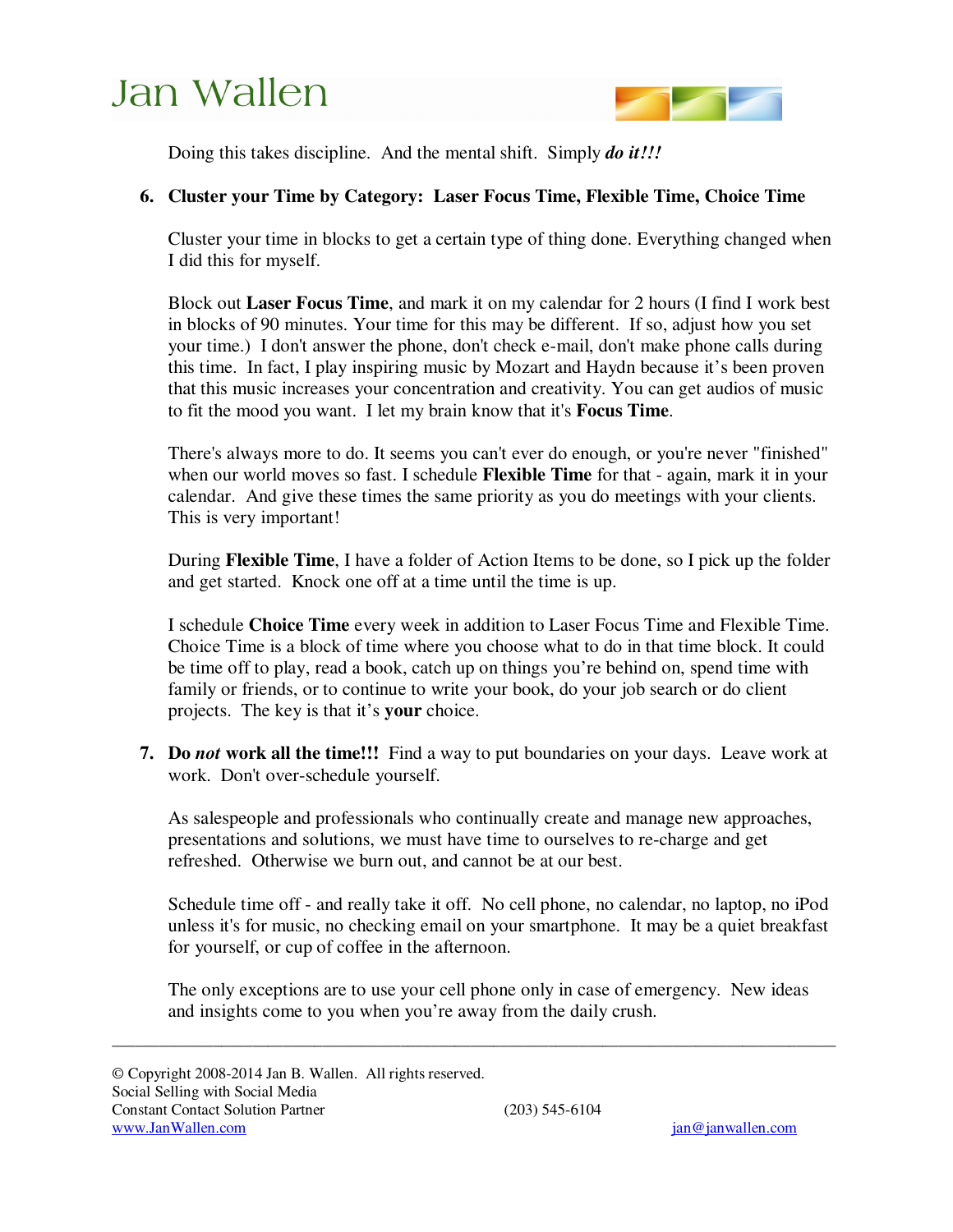

**8. Stop multi-tasking!** Nova did a study to answer the question "Is Multitasking Bad for Us?" (http://www.pbs.org/wgbh/nova/body/is-multitasking-bad.html). Here are some of the results:

"High multitaskers were bad at filtering irrelevant information from relevant, something that, one might suppose, a multitasker should be especially good at. High multitaskers also had diminished powers of mental organization and extra difficulty switching between tasks. Only on one measure did the multitaskers do well—sort of. It was a test of what's called "inattention blindness." This was made infamous by an experiment in which people concentrating on players shooting basketballs fail to notice a gorilla-suited man walking through them. Nass's high multitaskers saw the gorilla but lost count of the baskets. . . . "

"Switching tasks also generates pulses of stress hormones, an arousal pattern that likely helped our ancestors during millions of years spent looking for food while avoiding predators but is now triggered by every incoming instant message. There's a risk of stress levels becoming constant and high, which, besides threatening basic health, is known to hurt memory."

Some of our work and pressures almost require multitasking. Take a new look at your day, and eliminate the tasks and times that you multitask. Start the day with Focus – focus on one thing until you finish it or make significant progress.

**9. Use the Pomodoro Technique** of time management may help with this (http://pomodorotechnique.com/). I learned about it when an agency flew me to Portland, Oregon to be on a panel to kickoff the Frontier Communications Contest.

One of the other panel members told us how he used it because he found he was thoroughly enjoying what he was doing every morning - creating blog postings. He found he wasn't spending enough time on the high-priority revenue-generating, client activities.

The Pomodoro Technique in brief: Take a kitchen timer (your smartphone will work, too) and set it for 25 minutes. Start on an activity and don't stop until the timer goes off. Then set the timer for 5 minutes and take a complete break for 5 minutes. For example, simple exercises, take an organizational break and organize your desk or computer bag or briefcase, get up to get a glass of water.

After your 5 minute break, set the timer for 25 minutes again. Focus on an activity until the timer goes off. It can be continuing the task you focused on before your break or a new activity. Then take another 5 minute break.

 $\overline{\phantom{a}}$  , and the contribution of the contribution of the contribution of the contribution of the contribution of the contribution of the contribution of the contribution of the contribution of the contribution of the